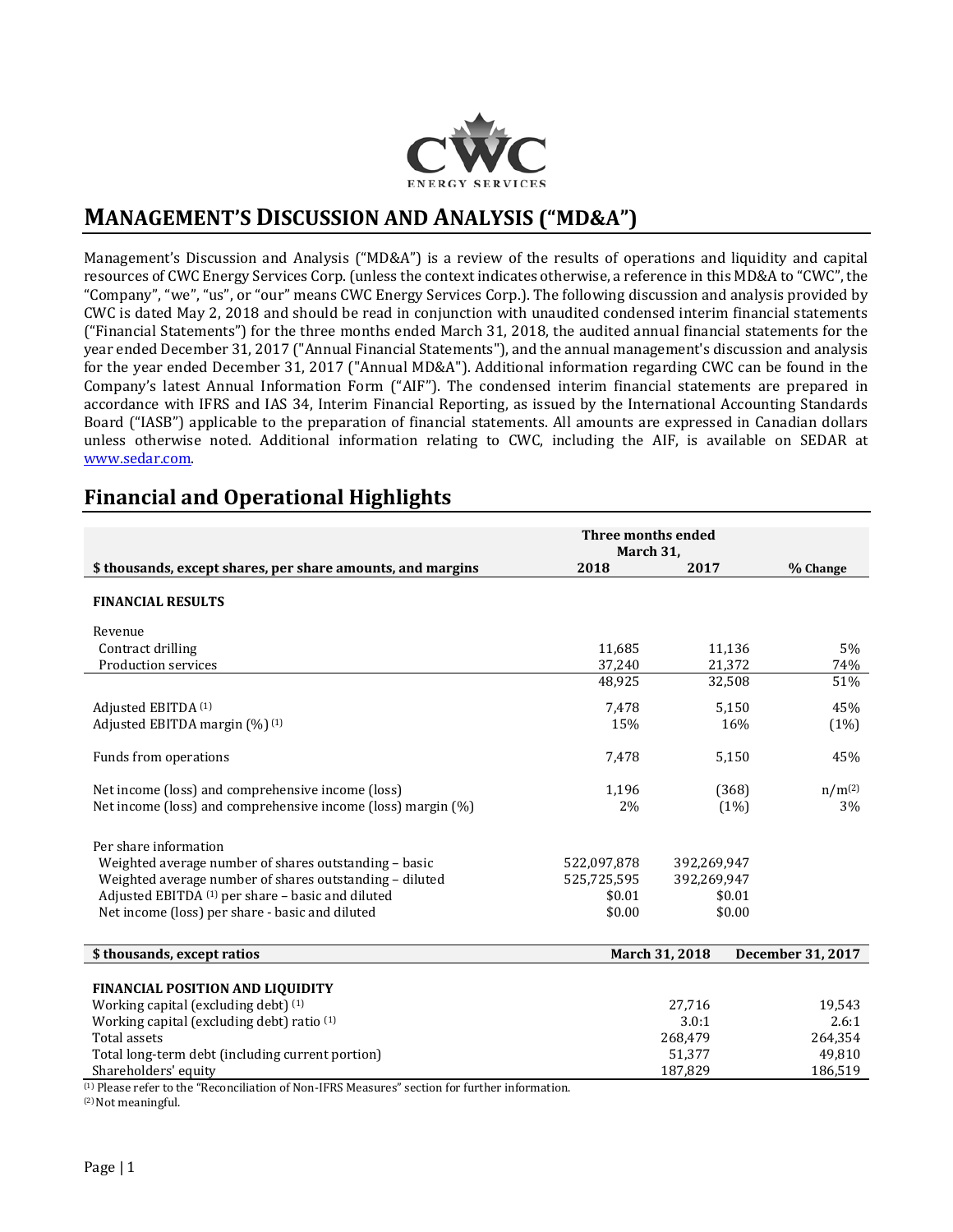Working capital (excluding debt) has increased 42% since December 31, 2017 driven by a 30% increase in accounts receivable from higher revenue in Q1 2018 offset by a 6% increase in accounts payable. Due to the seasonality of the oilfield services business in Canada, working capital typically peaks in Q1 and drops in Q2 as accounts receivable are collected. Long-term debt (including current portion) has increased 3% from December 31, 2017 in part to fund the increase in working capital (excluding debt).

# **Highlights for the Three Months Ended March 31, 2018**

- In Q1 2018, the Company continued to experience higher utilization attributable to improved and stable crude oil prices. Average Q1 2018 crude oil pricing, as measured by WTI, of US\$62.89/bbl was 14% higher than the Q4 2017 average price of US\$55.28/bbl and 21% higher than Q1 2017 pricing of US\$51.85/bbl . However, Canadian crude oil pricing headwinds continued to persist as the price differential between WCS and WTI widened to a range of US\$20 to US\$25/bbl during Q1 2018 from a historical normalized range of US\$10 to US\$15/bbl. Natural gas prices, as measured by AECO, increased 23% from an average of \$1.67/GJ in Q4 2017 to \$2.06/GJ in Q1 2018 (Q1 2017: \$2.57/GJ), but is still historically low in relative terms.
- CWC's drilling rig utilization of 61% in Q1 2018 (Q1 2017: 66%) exceeded the Canadian Association of Oilwell Drilling Contractors ("CAODC") industry average of 52%. Activity levels decreased 8% in Q1 2018 compared to Q1 2017 due to exploration and production ("E&P") companies shortening their drilling programs due to the widening price differential in Q1 2018 between WCS and WTI and low natural gas prices.
- CWC's service rig utilization of 56% in Q1 2018 (Q1 2017: 56%) set a new Company record with 53,979 operating hours, which was 32% higher than the previous record of 40,879 operating hours in Q4 2017 as a result of the additional service rigs acquired from C&J Energy Production Services-Canada Ltd. ("C&J Canada"). CWC's Q1 2018 service rig operating hours and utilization represent the best operating results the Company has achieved in the last 16 quarters since Q1 2014 and reflects the increasing demand from our E&P customers to do maintenance, workovers and abandonments on existing wells.
- CWC's coil tubing utilization of 39% in Q1 2018 (Q1 2017: 52%) with 3,007 operating hours was 29% lower than the 4,243 operating hours in Q1 2017. Operating hours were negatively impacted by the continuation of low natural gas prices and the widening differential between WCS and WTI causing delays in allocation and commitment of capital by our E&P customers as well as from unexpected repairs and maintenance to equipment causing delays in revenue generation. During Q1 2018, CWC sold one inactive coil tubing unit and one picker unit for gross proceeds of \$0.8 million.
- Revenue of \$48.9 million, an increase of \$16.4 million (51%) compared to \$32.5 million in Q1 2017. The increase from Q1 2017 is a result of the significant year-over-year increase in activity levels and the addition of the service rig assets of C&J Canada.
- Adjusted EBITDA (1) of \$7.5 million, an increase of \$2.3 million (45%) compared to \$5.2 million in Q1 2017. The increased Adjusted EBITDA is a direct result of the 64% increase in service rig activity primarily as a result of the C&J Canada acquisition combined with a 5% increase in the average revenue per hour for service rigs compared to the prior period. CWC has achieved 19 continuous quarters of positive Adjusted EBITDA since Q2 2013 where management has demonstrated their ability to reduce costs, offsetting lower revenue from reduced pricing and activity and is now demonstrating their ability to capture additional activity and begin to increase pricing as the industry starts to show signs of a recovery.
- Net income of \$1.2 million in Q1 2018, an increase of \$1.6 million compared to a net loss of \$0.4 million in Q1 2017. The increase is primarily due to the revenue generation and expense synergies from the acquisition of C&J Canada's service and swabbing rig assets.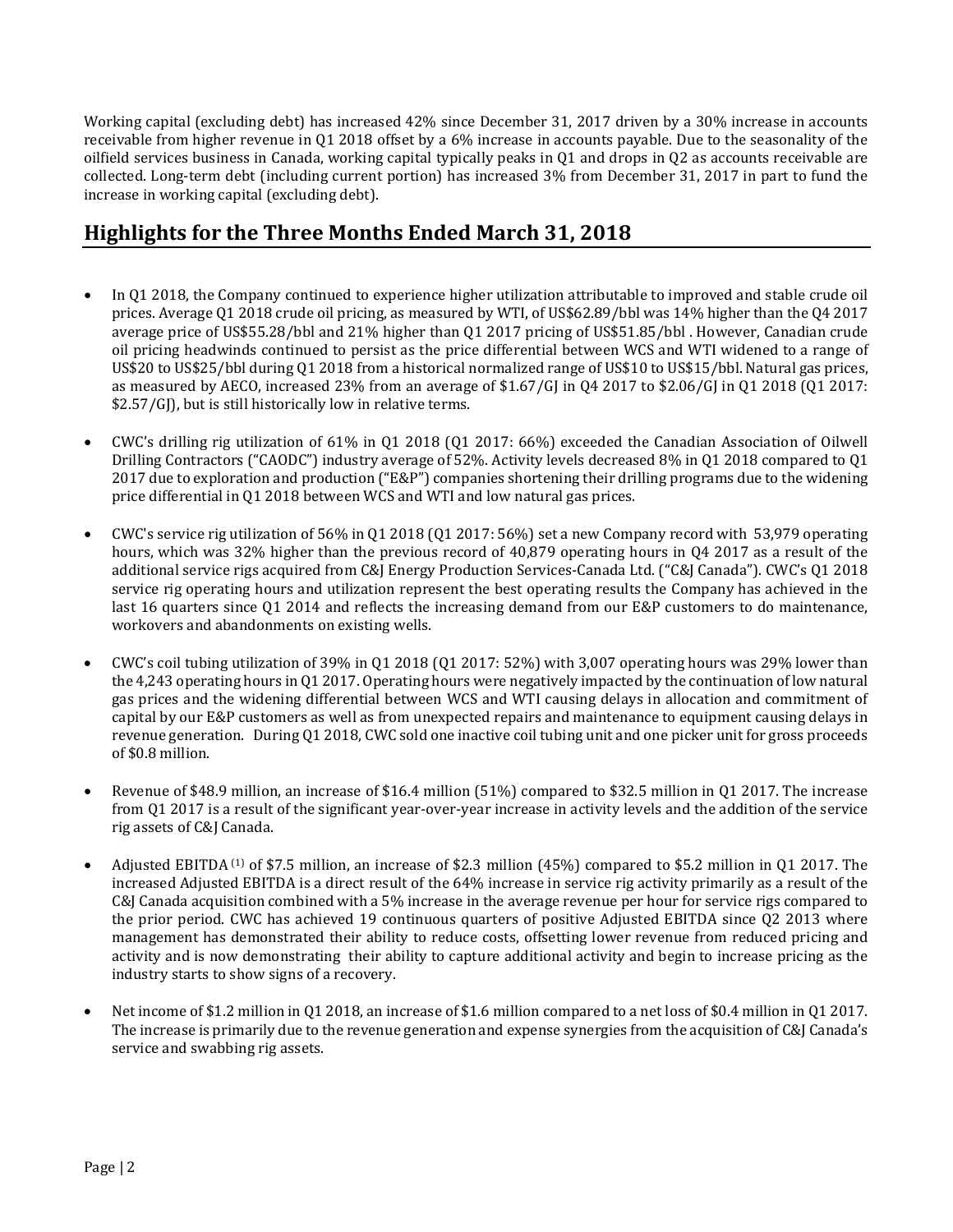- During Q1 2018, 1,394,500 common shares (Q1 2017: 282,500 common shares) were purchased under the Normal Course Issuer Bid ("NCIB") and 1,318,500 common shares (Q1 2017: 169,000 common shares) were cancelled and returned to treasury.
- (1) Please refer to the "Reconciliation of Non-IFRS Measures" section for further information.

### **Corporate Overview**

CWC Energy Services Corp. is a premier Contract Drilling and Well Servicing company operating in the Western Canadian Sedimentary Basin ("WCSB") with a complementary suite of oilfield services including drilling rigs, service rigs, swabbing rigs and coil tubing units. The Company's corporate office is located in Calgary, Alberta, with operational locations in Nisku, Grande Prairie, Slave Lake, Sylvan Lake, Drayton Valley, Lloydminster, Provost and Brooks, Alberta. The Company's shares trade on the TSX Venture Exchange under the symbol "CWC".

# **Operational Overview**

### **Contract Drilling**

CWC Ironhand Drilling, the Company's Contract Drilling segment, has a fleet of nine telescopic double drilling rigs with depth ratings from 3,200 to 5,000 metres, eight of nine rigs have top drives and two have pad rig walking systems. All of the drilling rigs are well suited for the most active depths for horizontal drilling in the WCSB, including the Montney, Cardium, Duvernay and other deep basin horizons. Part of the Company's strategic initiatives is to continue to increase the capabilities of its existing fleet to meet the growing demands of E&P customers for deeper depths at a cost effective price.

|                                                                                                                                             | Three months ended                  |                                     |                                     |                                   |                                     |                                    |                                    |                                   |
|---------------------------------------------------------------------------------------------------------------------------------------------|-------------------------------------|-------------------------------------|-------------------------------------|-----------------------------------|-------------------------------------|------------------------------------|------------------------------------|-----------------------------------|
| <b>OPERATING HIGHLIGHTS</b>                                                                                                                 | Mar. 31,<br>2018                    | Dec. 31,<br>2017                    | Sep. 30,<br>2017                    | <b>Jun. 30,</b><br>2017           | Mar. 31,<br>2017                    | Dec. 31,<br>2016                   | Sep. 30,<br>2016                   | Jun. 30,<br>2016                  |
| <b>Drilling Rigs</b>                                                                                                                        |                                     |                                     |                                     |                                   |                                     |                                    |                                    |                                   |
| Active drilling rigs, end of period                                                                                                         | 9                                   | 9                                   | 9                                   | 9                                 | 9                                   | 9                                  | 9                                  | 8                                 |
| Inactive drilling rigs, end of period                                                                                                       | $\overline{\phantom{a}}$            |                                     | $\blacksquare$                      | $\blacksquare$                    | -                                   | $\overline{\phantom{a}}$           | $\overline{\phantom{a}}$           | 1                                 |
| Total drilling rigs, end of period                                                                                                          | 9                                   | 9                                   | 9                                   | 9                                 | 9                                   | 9                                  | 9                                  | 9                                 |
| Revenue per operating day $(1)$<br>Drilling rig operating days<br>Drilling rig utilization $\%$ (2)<br>CAODC industry average utilization % | \$23,485<br>498<br>61%<br>52%       | \$23.572<br>463<br>56%<br>28%       | \$19,424<br>522<br>63%<br>29%       | \$19,575<br>155<br>19%<br>17%     | \$20.942<br>532<br>66%<br>40%       | \$20,623<br>257<br>31%<br>24%      | \$16,835<br>301<br>37%<br>17%      | \$21,754<br>65<br>9%<br>7%        |
| Wells drilled<br>Average days per well<br>Meters drilled (thousands)<br>Meters drilled per day<br>Average meters per well                   | 45<br>11.1<br>161.7<br>325<br>3,593 | 30<br>15.0<br>128.1<br>277<br>4,270 | 29<br>18.0<br>112.2<br>215<br>3.869 | 17<br>9.1<br>45.6<br>294<br>2.684 | 41<br>13.0<br>151.8<br>285<br>3,702 | 21<br>12.2<br>82.0<br>319<br>3,906 | 21<br>14.3<br>70.0<br>232<br>3,332 | 5<br>13.0<br>19.5<br>300<br>3,903 |

<sup>(1)</sup> Revenue per operating day is calculated based on operating days (i.e. spud to rig release basis). New or inactive drilling rigs are added based on the first day of field service.

(2)Drilling rig utilization is calculated based on operating days (i.e. spud to rig release basis) in accordance with the methodology prescribed by the CAODC.

Contract Drilling revenue of \$11.7 million for Q1 2018 (Q1 2017: \$11.1 million) was achieved with a utilization rate of 61% (Q1 2017: 66%), compared to the CAODC industry average of 52%. CWC had 498 drilling rig operating days in Q1 2018, a 6% decrease from Q1 2017.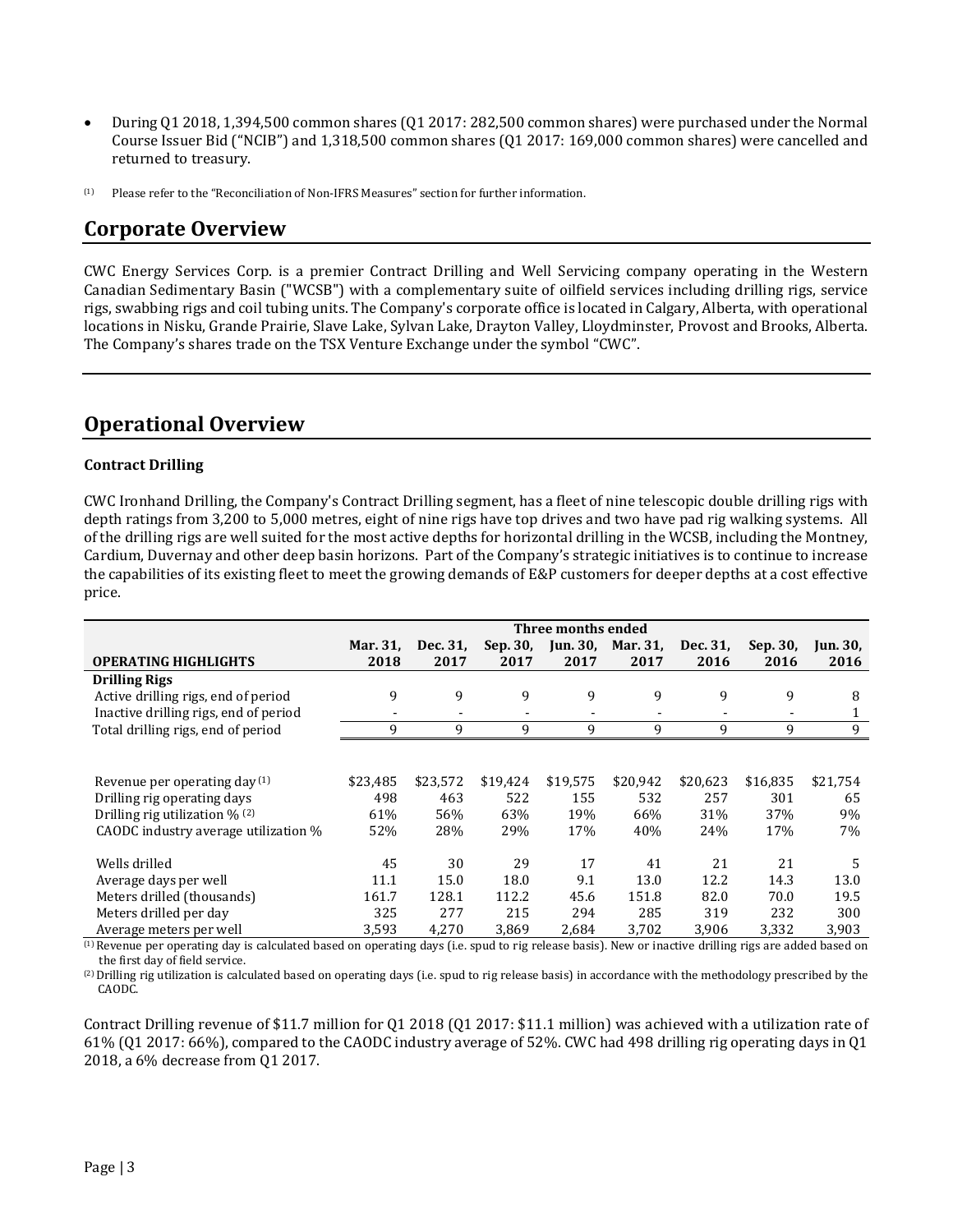#### **Production Services**

With a fleet of 149 service rigs, CWC is the largest well servicing company in Canada as measured by operating hours. CWC's service rig fleet consist of 77 single, 58 double, and 14 slant rigs providing services which include completions, maintenance, workovers and abandonments with depth ratings from 1,500 to 5,000 metres. CWC has chosen to park 41 of its service rigs and focus its sales and operational efforts on the remaining 108 active service rigs.

CWCs fleet of nine coil tubing units consist of four Class I and five Class II coil tubing units having depth ratings from 1,500 to 3,200 metres. The Company continues to focus its sales and operational efforts on servicing SAGD wells that are shallower in depth and more appropriate for coiled tubing operations.

CWC's fleet of 13 swabbing rigs were acquired as part of the C&J Canada acquisition and operate under the trade name CWC Swabtech. The swabbing rigs are used to remove liquids from the wellbore and allow reservoir pressures to push the commodity up the tubing casing. The Company has chosen to park five of its swabbing rigs and focus its sales and operational efforts on the remaining eight active swabbing rigs.

|                                        | Three months ended |          |                |        |                   |          |          |                 |
|----------------------------------------|--------------------|----------|----------------|--------|-------------------|----------|----------|-----------------|
| <b>OPERATING HIGHLIGHTS</b>            | Mar. 31,           | Dec. 31, | Sep. 30,       |        | Jun. 30, Mar. 31, | Dec. 31, | Sep. 30. | <b>Jun. 30,</b> |
|                                        | 2018               | 2017     | 2017           | 2017   | 2017              | 2016     | 2016     | 2016            |
| <b>Service Rigs</b>                    |                    |          |                |        |                   |          |          |                 |
| Active service rigs, end of period     | 108                | 111      | 66             | 66     | 66                | 67       | 66       | 65              |
| Inactive service rigs, end of period   | 41                 | 38       | 8              | 8      | 8                 | 7        | 8        | 9               |
| Total service rigs, end of period      | 149                | 149      | 74             | 74     | 74                | 74       | 74       | 74              |
|                                        |                    |          |                |        |                   |          |          |                 |
| Operating hours                        | 53,979             | 40,879   | 28,320         | 20,047 | 32,997            | 27,091   | 22,927   | 21,724          |
| Revenue per hour                       | \$637              | \$606    | \$559          | \$551  | \$584             | \$536    | \$543    | \$548           |
| Service rig utilization % (1)          | 56%                | 46%      | 47%            | 33%    | 56%               | 45%      | 38%      | 37%             |
| <b>Coil Tubing Units</b>               |                    |          |                |        |                   |          |          |                 |
| Active coil tubing units, end of       |                    |          |                |        |                   |          |          |                 |
| period                                 | 8                  | 9        | 9              | 9      | 9                 | 8        | 8        | 8               |
| Inactive coil tubing units, end of     |                    |          |                |        |                   |          |          |                 |
| period                                 | $\mathbf{1}$       | 1        | $\mathbf{1}$   | 1      | $\mathbf{1}$      | 2        | 1        | 1               |
| Total coil tubing units, end of period | 9                  | 10       | 10             | 10     | 10                | 10       | 9        | 9               |
|                                        |                    |          |                |        |                   |          |          |                 |
| Operating hours                        | 3,007              | 1,978    | 1,783          | 1,557  | 4,243             | 2,349    | 2,160    | 1,147           |
| Revenue per hour                       | \$724              | \$728    | \$688          | \$657  | \$491             | \$507    | \$458    | \$508           |
| Coil tubing unit utilization $\%$ (2)  | 39%                | 24%      | 22%            | 19%    | 52%               | 32%      | 29%      | 16%             |
| <b>Swabbing Rigs</b>                   |                    |          |                |        |                   |          |          |                 |
| Active swabbing rigs, end of period    | 8                  | 9        |                |        |                   |          |          |                 |
| Inactive swabbing rigs, end of         |                    |          |                |        |                   |          |          |                 |
| period                                 | 5                  | 4        |                |        |                   |          |          |                 |
| Total swabbing rigs, end of period     | 13                 | 13       | $\blacksquare$ |        |                   |          |          |                 |
| Operating hours                        | 2,258              | 1,063    |                |        |                   |          |          |                 |
| Revenue per hour                       | \$310              | \$286    |                |        |                   |          |          |                 |
| Swabbing rig utilization % (1)         | 31%                | 19%      |                |        |                   |          |          |                 |

 $\overline{1}$  Service rig and swabbing rig utilization is calculated based on 10 hours a day, 365 days a year. New service rigs and swabbing rigs are added based on the first day of field service. Service rigs and swabbing rigs requiring their 24,000 hour recertification, refurbishment or have been otherwise removed from service for greater than 90 days are excluded from the utilization calculation until their first day back in field service.

(2) Coil tubing unit utilization is calculated based on 10 hours a day, 365 days a year. New coil tubing units are added based on the first day of field service.

Production Services revenue was \$37.2 million in Q1 2018, up \$15.8 million (74%) compared to \$21.4 million in Q1 2017, as a result of reactivating 2 previously inactive service rigs from CWC and adding an additional 42 active service rigs and 8 active swabbing rigs from the C&J Canada acquisition.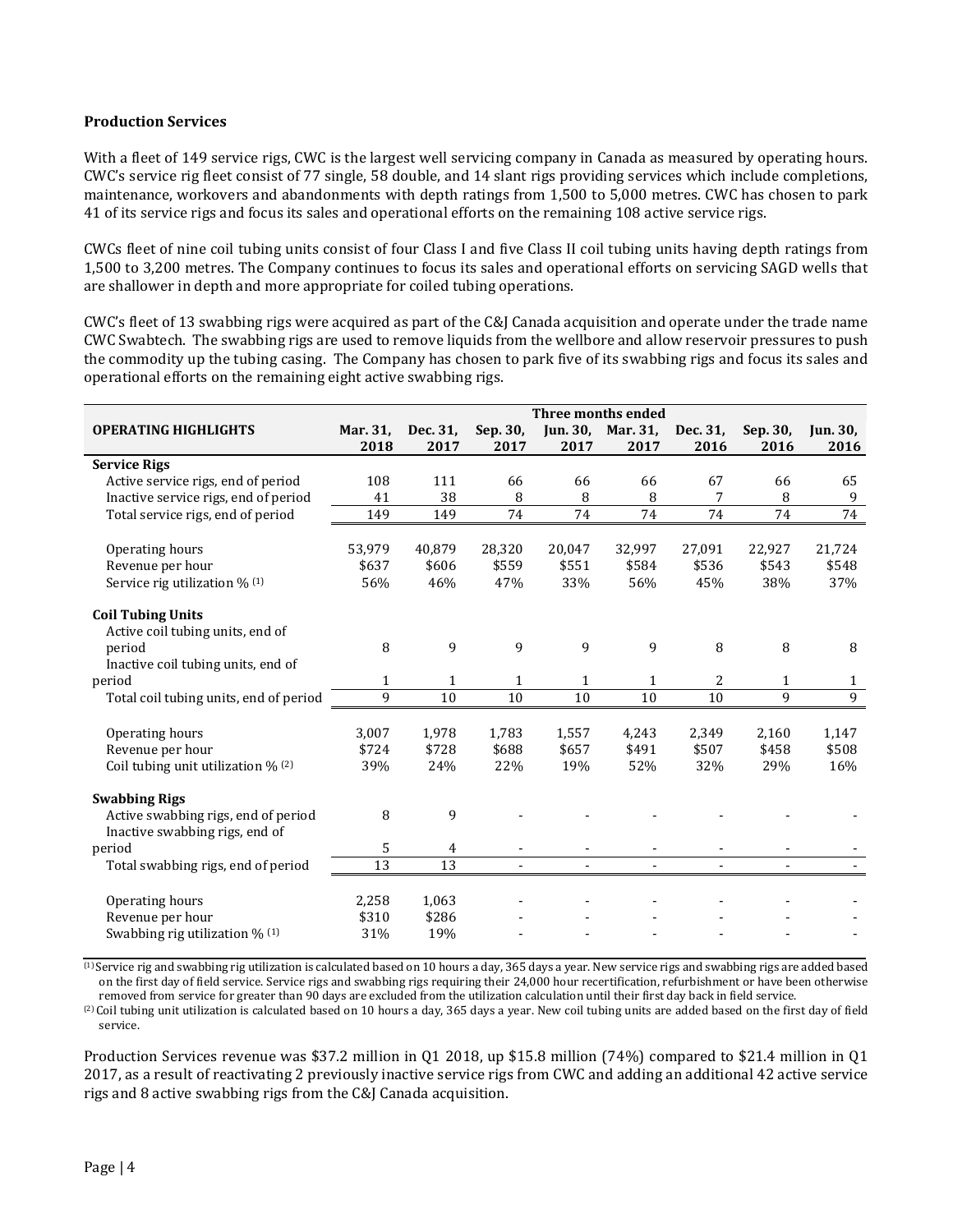CWC's service rig utilization of 56% in Q1 2018 (Q1 2017: 56%) with 53,979 operating hours was 64% higher than the 32,997 operating hours in Q1 2017 setting a new Company record for operating hours. CWC's Q1 2018 service rig operating hours and utilization represent the best operating results the Company has achieved in the last 16 quarters since Q1 2014 and reflects the increasing demand from our E&P customers to do maintenance, workovers and abandonments on existing wells.

CWC's coil tubing utilization of 39% in Q1 2018 (Q1 2017: 52%) from 3,007 operating hours was 29% lower than the 4,243 operating hours in Q1 2017. Operating hours were negatively impacted by the continuation of low natural gas prices and the widening differential between WCS and WTI causing delays in allocation and commitment of capital by our E&P customers as well as from unexpected repairs and maintenance to equipment causing delays in revenue generation. During Q1 2018, CWC sold one inactive coil tubing unit and one picker unit for gross proceeds of \$0.8 million.

# **Outlook**

The optimism that continued to build throughout 2017 over improving crude oil prices carried on during Q1 2018 as WTI stayed between US\$60 to \$65/bbl in the quarter. Crude oil, as represented by WTI, averaged US\$62.89bbl in Q1 2018, an increase of 14% over Q4 2017 average price of US\$55.28/bbl and 21% higher than US\$51.85/bbl in Q1 2017. However, the price differential between Canadian heavy crude oil, as represented by WCS, and WTI widened to a range of US\$20 to US\$25/bbl during Q1 2018 from a historical normalized range of US\$10 to US\$15/bbl causing E&P companies to shorten their drilling programs in Q1 2018. Thankfully, the WCS and WTI price differential has narrowed in April 2018 back to a range of US\$15 to US\$20/bbl. Natural gas prices, as represented by AECO, averaged \$2.06/GJ, 23% increase from Q4 2017 average of \$1.67/GJ, but 20% lower than \$2.57/GJ in Q1 2017. With the backdrop of an improving crude oil price and a depressed natural gas price, the Petroleum Services Association of Canada ("PSAC") on April 26, 2018 updated its 2018 forecast of number of wells drilled to 7,400 wells; a decrease of 100 wells or 14% compared to their January 31, 2018 forecast, and slightly less than the 7,550 wells drilled in 2017.

CWC expects to continue to be highly utilized after spring breakup ends. CWC was successful in increasing service rig pricing by 5% in Q1 2018 compared to Q4 2017 and intends to continue implementing pricing increases with our E&P customers in 2018 as statutory and regulatory legislation from both federal and provincial governments have driven up costs in our business, Such costs include: the federally mandated Alberta carbon tax levy; the Alberta statutory holiday pay; Alberta's OH&S legislation changes; and, Saskatchewan PST increases on capital equipment. However, uncertainties around the proposed Government of Canada's Bill 69 legislation on the creation of the Canadian Energy Regulator and the Impact Assessment Act as well as the continuing environmental protests and British Columbia's stance on the expansion of the Trans Mountain Pipeline will force CWC to be cautious about how much of a pricing increase we will be able to obtain from our E&P customers. As such, CWC will continue to sustainably position itself as a low cost contractor for its E&P customers providing the highest quality service from the highest quality people at reasonable prices. CWC has achieved 19 continuous quarters of positive Adjusted EBITDA since Q2 2013 where management has demonstrated their ability to reduce costs, offsetting lower revenue from reduced pricing and activity and is now demonstrating their ability to capture additional activity and begin to increase pricing as the industry starts to show signs of a recovery.

While CWC continues to maintain focus on its operational and financial performance, it also recognizes the need to pursue opportunities that create long-term shareholder value. With the support of the Board of Directors, management continues to actively pursue opportunities to consolidate the North American drilling and well servicing industry. CWC cautions that there are no guarantees that strategic opportunities will result in a transaction, or if a transaction is undertaken, as to its terms or timing.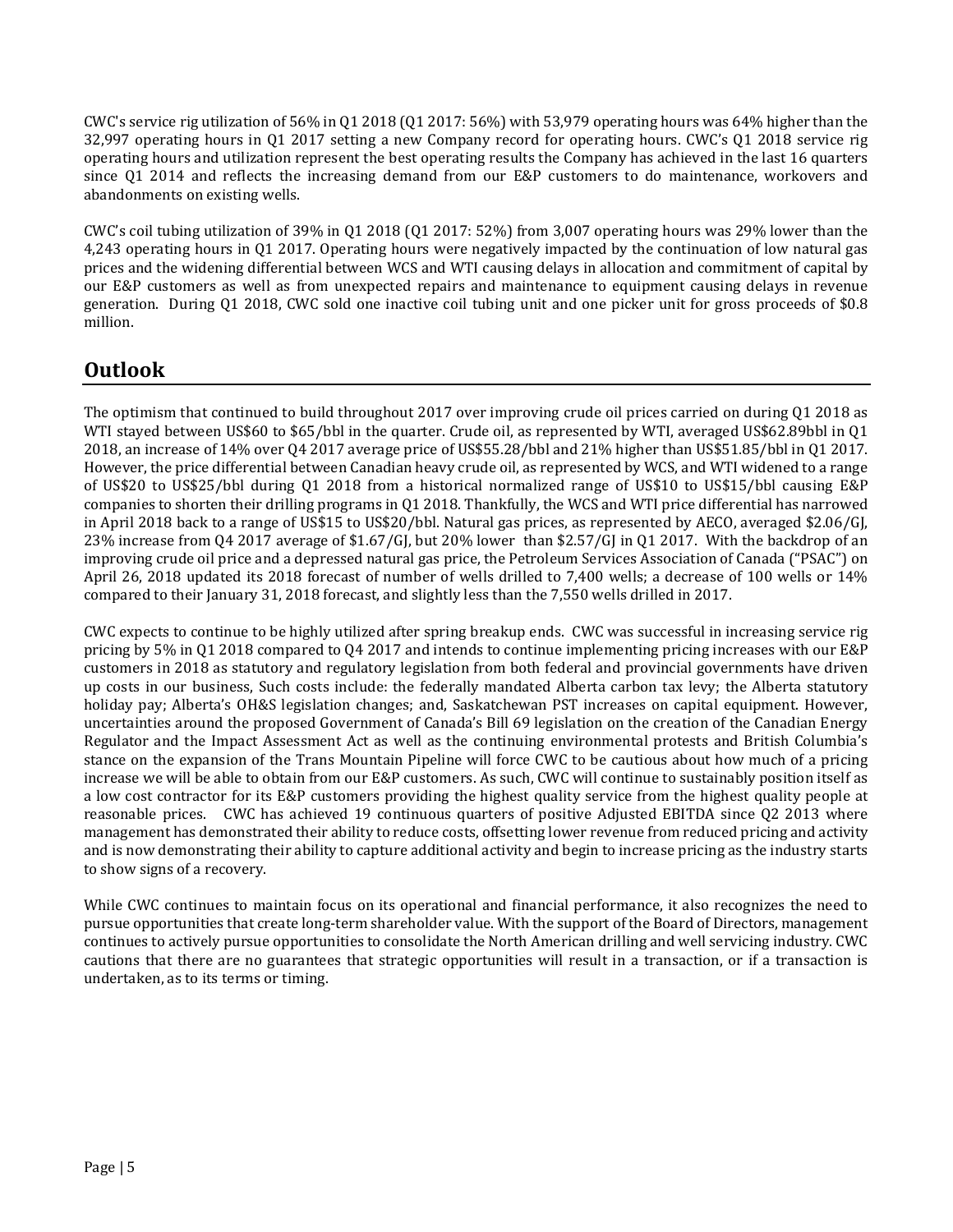### **Revenue, Direct Operating Expenses and Gross Margin**

|                             | Three months ended |        |           |          |  |
|-----------------------------|--------------------|--------|-----------|----------|--|
|                             | March 31,          |        |           |          |  |
| \$ thousands                | 2018               | 2017   | \$ Change | % Change |  |
| Revenue                     |                    |        |           |          |  |
| Contract drilling           | 11,685             | 11,136 | 549       | $5\%$    |  |
| Production services         | 37,240             | 21,372 | 15,868    | 74%      |  |
|                             | 48,925             | 32,508 | 16,417    | 51%      |  |
| Direct operating expenses   |                    |        |           |          |  |
| Contract drilling           | 8,103              | 8,203  | (100)     | (1%)     |  |
| Production services         | 28,243             | 15,815 | 12,428    | 79%      |  |
|                             | 36,346             | 24,018 | 12,328    | 51%      |  |
| Gross margin $(1)$          |                    |        |           |          |  |
| Contract drilling           | 3,582              | 2.933  | 649       | 22%      |  |
| Production services         | 8,997              | 5,557  | 3,440     | 62%      |  |
|                             | 12,579             | 8,490  | 4,089     | 48%      |  |
| Gross margin percentage (1) |                    |        |           |          |  |
| Contract drilling           | 31%                | 26%    | n/a       | 5%       |  |
| Production services         | 24%                | 26%    | n/a       | (2%)     |  |
|                             | 26%                | 26%    | n/a       |          |  |

 $<sup>(1)</sup>$  Please refer to the "Reconciliation of Non-IFRS Measures" section for further information.</sup>

Q1 2018 record revenue of \$48.9 million, an increase of \$16.4 million (51%) compared to \$32.5 million in Q1 2017. Revenue increased \$0.5 million (5%) in the Contract Drilling segment and \$15.9 million (74%) in the Production Services segment in Q1 2018 compared to Q1 2017.

CWC increased its revenue and diversified its customer base, reducing reliance on its top ten customers. Revenue contribution from the Company's top ten customers dropped from 66% in Q1 2017 to 56% in Q1 2018 with its top customer's revenue contribution increasing from 18% in Q1 2017 to 21% in Q1 2018.

Approximately 80% of revenue in Q1 2018 was from work on crude oil wells while 20% was from natural gas wells. Further, approximately 32% of revenue was related to drilling and completions work, 54% from maintenance and workovers on producing wells and 14% from abandonments.

Many direct operating expenses, including labour costs related to field operating employees, are variable in nature and increase or decrease with activity levels such that changes in operating costs generally correspond to changes in revenue or activity levels. Contract Drilling's gross margin percentage of 31% in Q1 2018 is higher than the 26% in Q1 2017 as a result of higher pricing. Production Services' gross margin of 24% in Q1 2018 is lower than the 26% in Q1 2017, as a result of increased service rig field labour wages as a result of the Government of Alberta's Bill 17 requiring employers to pay statutory holiday pay to its hourly field employees regardless of whether the employee works on a statutory holiday, higher than expected repair and maintenance expenses due to cold weather failures on equipment, and higher fuel costs in part driven by the impact of the Alberta Carbon Tax Levy.

#### **Selling and Administrative Expenses**

|                                     | Three months ended<br>March 31. |       |           |          |  |
|-------------------------------------|---------------------------------|-------|-----------|----------|--|
| \$ thousands                        | 2018                            | 2017  | \$ Change | % Change |  |
| Selling and administrative expenses | 5.101                           | 3.340 | 1.761     | 53%      |  |

Most selling and administrative expenses, such as building and office rent and administrative salaries are fixed and are not subject to significant fluctuation on a quarterly basis. Other costs such as professional and legal fees can fluctuate depending on specific services received in the period.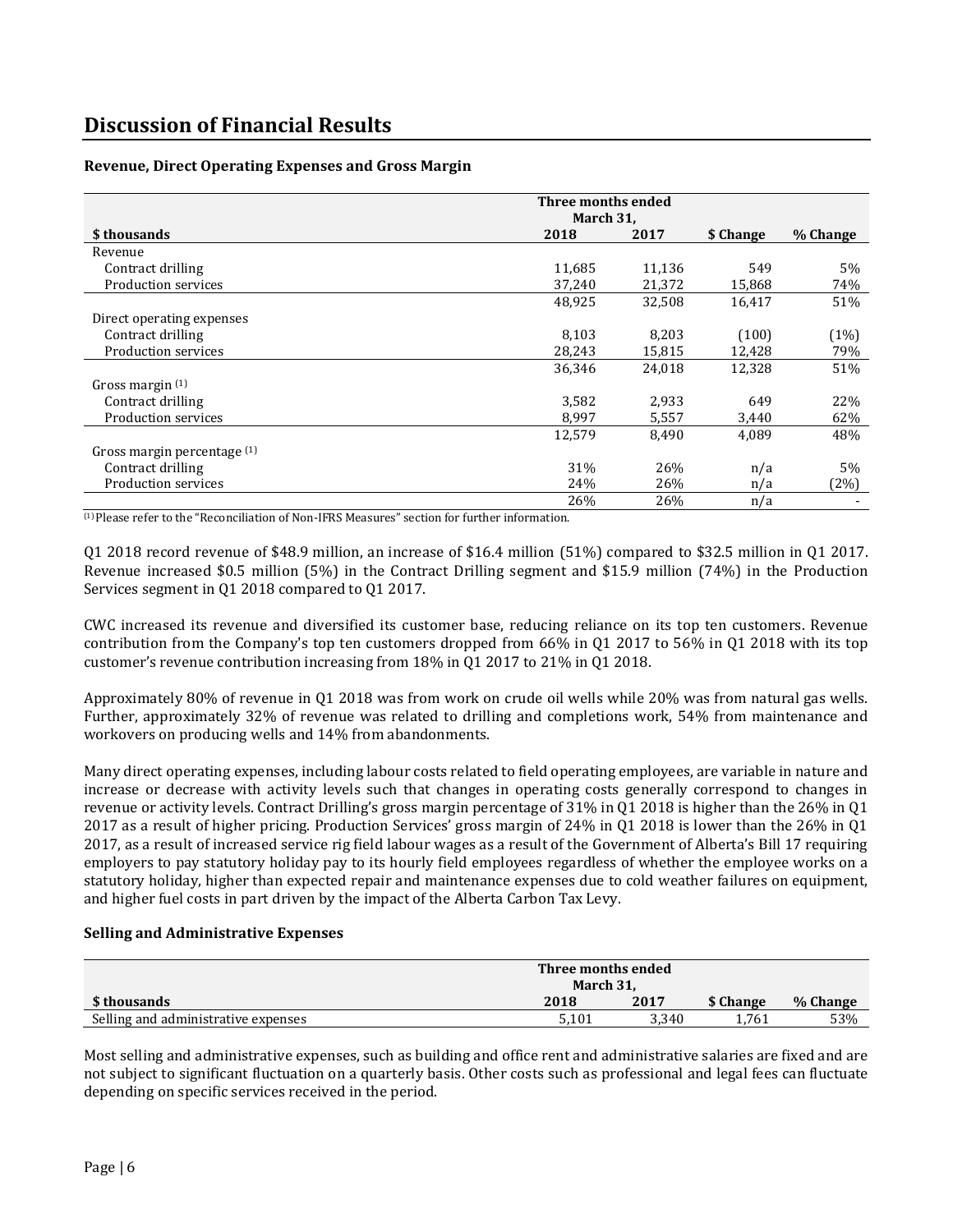Selling and administrative expenses of \$5.1 million in Q1 2018, an increase of \$1.8 million (53%) compared to \$3.3 million in Q1 2017. The increased selling and administrative expense are due primarily to the 24 salaried employees that joined CWC from the C&J Canada acquisition, additional costs to recruit field employees combined with other costs incurred due to significantly higher year-over-year activity levels across all segments.

### **Adjusted EBITDA**

|                                     | Three months ended<br>March 31, |       |           |          |  |
|-------------------------------------|---------------------------------|-------|-----------|----------|--|
| \$ thousands                        | 2018                            | 2017  | \$ Change | % Change |  |
| Adjusted EBITDA <sup>(1)</sup>      |                                 |       |           |          |  |
| Contract drilling                   | 3,265                           | 2,690 | 575       | 21%      |  |
| Production services                 | 5.991                           | 3,430 | 2,561     | 75%      |  |
| Corporate                           | (1,778)                         | (970) | (808)     | (83%)    |  |
|                                     | 7.478                           | 5,150 | 2,328     | 45%      |  |
| Adjusted EBITDA margin $(\%)^{(1)}$ | 15%                             | 16%   | n/a       | (1%)     |  |

(1) Please refer to the "Reconciliation of Non-IFRS Measures" section for further information.

Management uses Adjusted EBITDA as a measure of the cash flow generated by the Company. Positive Adjusted EBITDA provides the cash flow needed to grow the business through purchase of equipment or business acquisitions, fund working capital, service and reduce outstanding long-term debt, pay a dividend or repurchase outstanding common shares under the Company's Normal Course Issuer Bid.

Adjusted EBITDA of \$7.5 million in Q1 2018, an increase of \$2.3 million (45%) compared to \$5.2 million in Q1 2017. The increase in Adjusted EBITDA is due to a \$0.5 million increase in the Contract Drilling, a \$2.6 million increase in the Production Services segment offset by a \$0.8 million increase to Corporate expenses.

### **Stock Based Compensation**

|                          | Three months ended |      |           |          |  |
|--------------------------|--------------------|------|-----------|----------|--|
|                          | March 31,          |      |           |          |  |
| \$ thousands             | 2018               | 2017 | \$ Change | % Change |  |
| Stock based compensation | 285                | 200  | 85        | 43%      |  |

Stock based compensation is primarily a function of outstanding stock options and restricted share units ("RSU's") being expensed over their vesting term. As a generalization, a higher stock based compensation expense will result from a higher trading price of CWC's common shares at the time the stock options and RSU's are granted.

Stock based compensation of \$0.3 million in Q1 2018 is 43% higher than Q1 2017 primarily due to a greater number of stock options and RSU's granted to directors, management and employees for managing a larger pool of assets as a result of the C&J Canada acquisition.

### **Finance Costs**

|               | Three months ended<br>March 31, |      |           |          |  |
|---------------|---------------------------------|------|-----------|----------|--|
| \$ thousands  | 2018                            | 2017 | \$ Change | % Change |  |
| Finance costs | 690                             | 545  | 145       | 27%      |  |

Finance costs of \$0.7 million in Q1 2018, an increase of \$0.2 million (27%) compared to \$0.5 million in Q1 2017. The increase in finance costs was due to increased debt levels due to the acquisition of C&J Canada assets.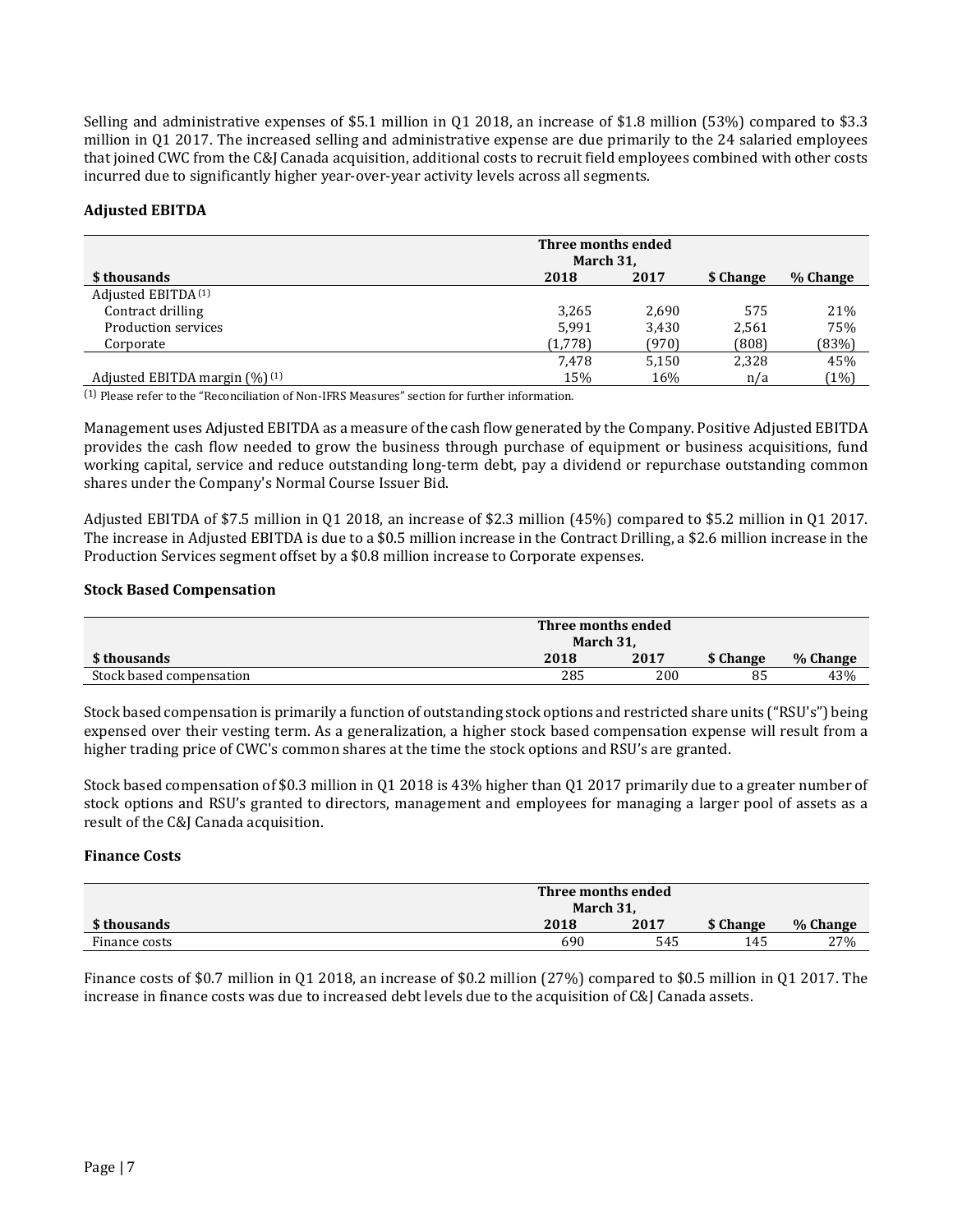#### **Depreciation and Amortization**

|                     | Three months ended<br>March 31, |       |           |          |  |
|---------------------|---------------------------------|-------|-----------|----------|--|
| \$ thousands        | 2018                            | 2017  | \$ Change | % Change |  |
| <b>Depreciation</b> |                                 |       |           |          |  |
| Contract drilling   | 1,743                           | 1,777 | (34)      | (2%)     |  |
| Production services | 3,045                           | 2,940 | 105       | 4%       |  |
| Corporate           | 225                             | 41    | 184       | 449%     |  |
|                     | 5,013                           | 4.758 | 255       | 5%       |  |

Depreciation and amortization for drilling rigs and service rigs are based on operating days and hours. Coil tubing units, capitalized recertifications and other production equipment are depreciated on a straight line basis resulting in consistent depreciation and amortization expense regardless of activity. As such, the increase in depreciation for Q1 2018 reflects the increased utilizations compared to Q1 2017 offset by lower total depreciable equipment.

#### **(Gain) Loss on Disposal of Equipment**

|                                      | Three months ended<br>March 31. |      |           |             |  |  |
|--------------------------------------|---------------------------------|------|-----------|-------------|--|--|
| \$ thousands                         | 2018                            | 2017 | \$ Change | % Change    |  |  |
| (Gain) Loss on disposal of equipment | (254)                           | 48   | (302)     | $n/m^{(1)}$ |  |  |
| $(1)$ Not mooningful                 |                                 |      |           |             |  |  |

(1) Not meaningful.

Management continually monitors the asset mix and equipment needs and invests and divests assets as needed to optimize operations. During Q1 2018, the gain on disposal of equipment was primarily the result of the sale of equipment, including one inactive coil tubing unit and one picker unit, with proceeds on sale of \$1.0 million (Q1 2017: \$0.02 million).

#### **Deferred Income Taxes Expense (Recovery)**

|                                                                                  | Three months ended<br>March 31, |       |  |
|----------------------------------------------------------------------------------|---------------------------------|-------|--|
| \$ thousands                                                                     | 2018                            | 2017  |  |
| Net income (loss) before income taxes                                            | 1,744                           | (401) |  |
| Deferred income tax expense (recovery)                                           | 548                             | (33)  |  |
| Deferred income tax expense (recovery) as a % of net income (loss) before income |                                 |       |  |
| taxes                                                                            | 31%                             | 8%    |  |
| Expected statutory income tax rate                                               | 27 <sub>%</sub>                 | 27%   |  |

Income taxes are a function of taxable income and are calculated differently than accounting net income. Differences between accounting net income and taxable income include such things as gains or losses on disposal of fixed assets, stock based compensation, differences between income tax estimates and actual tax filings, and other differences.

The Q1 2018 deferred income tax expense of \$0.5 million (Q1 2017: \$-0.03 million) is a result of the net income before income taxes of \$1.7 million (Q1 2017: \$-0.4 million)

The Company has substantial tax pools and non-capital losses available to reduce future taxable income such that the Company does not expect to pay any cash taxes in the next several years.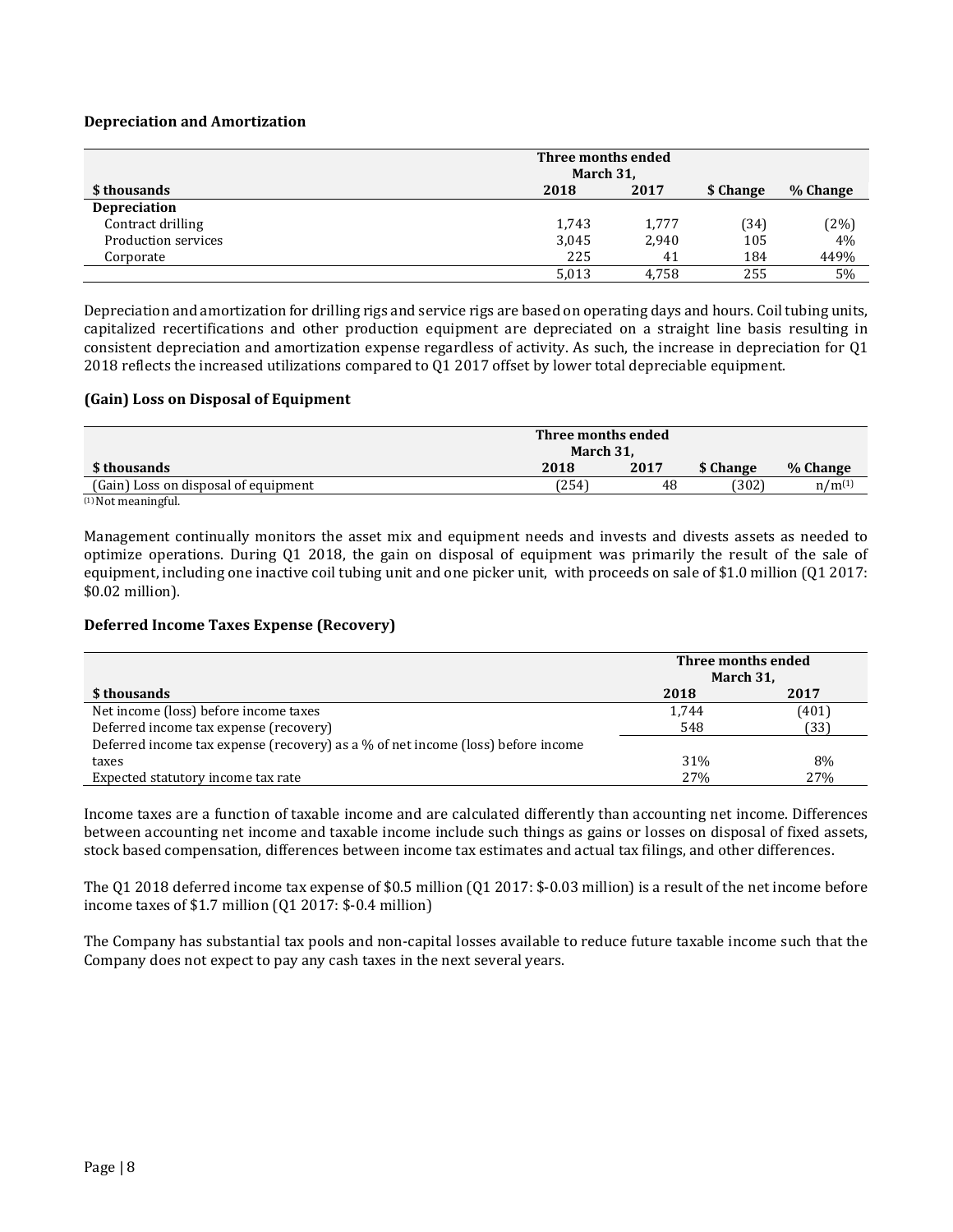### **Net Income (Loss) and Comprehensive Income (Loss)**

|                                                   | Three months ended<br>March 31. |       |           |             |  |
|---------------------------------------------------|---------------------------------|-------|-----------|-------------|--|
| \$ thousands                                      | 2018                            | 2017  | \$ Change | % Change    |  |
| Net income (loss) and comprehensive income (loss) | 1.196                           | (368) | 1.564     | $n/m^{(1)}$ |  |
| $(1)$ Not mooningful                              |                                 |       |           |             |  |

(1) Not meaningful.

Net income of \$1.2 million in Q1 2018, an increase of \$1.6 million compared to a net loss of (\$0.4) million in Q1 2017. The increase is primarily due to the revenue generation and expense synergies from the acquisition of C&J Canada's service and swabbing rig assets.

## **Liquidity and Capital Resources**

### **Source of Funds**

The Company's liquidity needs in the short-term and long-term can be sourced in several ways including: funds from operations, borrowing against existing credit facilities, new debt instruments, equity issuances and proceeds from the sale of assets. Cash inflows are used to repay outstanding amounts on the Company's credit facilities, acquire shares under the NCIB and fund capital requirements.

During Q1, 2018, the Company's Funds from Operations of \$7.5 million combined with a \$1.3 million increase to longterm debt, \$0.1 million from common share issuance and \$0.9 million proceeds on disposal of equipment was used to fund an \$8.2 million increase in non-cash working capital, \$0.6 million of capital expenditures, \$0.7 million to pay interest on long-term debt and finance lease payments and \$0.3 million to acquire shares under the NCIB.

At March 31, 2018 the Company had working capital (excluding debt) of \$27.7 million compared to \$19.5 million at December 31, 2017. (Please refer to the "Reconciliation of Non-IFRS Measures" section for further information). The increase in working capital (excluding debt) from December 31, 2017 is due to increased accounts receivable from higher revenue offset by increased accounts payable and other liabilities. Typically, as activity levels increase or decrease working capital will also increase or decrease.

The Company's existing \$100 million credit facilities provides financial security and flexibility to July 31, 2020 and a quarterly financial covenant for Consolidated Debt to Consolidated EBITDA ratio of 4.00 to 1. The credit facilities are secured by a general security agreement and a first charge security interest covering all of the assets of the Company. Under the terms of the credit facilities, the Company is required to comply with certain financial covenants. As of March 31, 2018, the Company is in compliance with each of the financial covenants. The Company expects to be able to renew the credit facilities prior to maturity.

The syndicate lenders also provided consent to permit the acquisition of the C&J Canada assets with the expanded credit facilities. The expanded credit facilities were initially used to complete the transaction with C&J Canada, but with the successful completion of the December 13, 2017 rights offering with such proceeds partially used to pay down the expanded credit facilities, the funds are subsequently available to assist the Company in completing further acquisitions, finance capital expenditures and for general working capital purposes.

Effective March 31, 2018, the applicable rates under the Bank Loan are: bank prime rate plus 1.00%, banker's acceptances rate plus a stamping fee of 2.00%, and standby fee rate of 0.45%.

#### **Capital Requirements**

On December 13, 2017 the Company announced its capital expenditure budget for 2018 of \$12.7 million, \$7.2 million of which is growth capital to improve certain drilling and coil tubing equipment while the remaining \$5.5 million is maintenance and infrastructure capital related to recertifications, additions and upgrades to field equipment for the drilling rigs, service rigs, swabbing rigs and coil tubing divisions as well as information technology infrastructure. The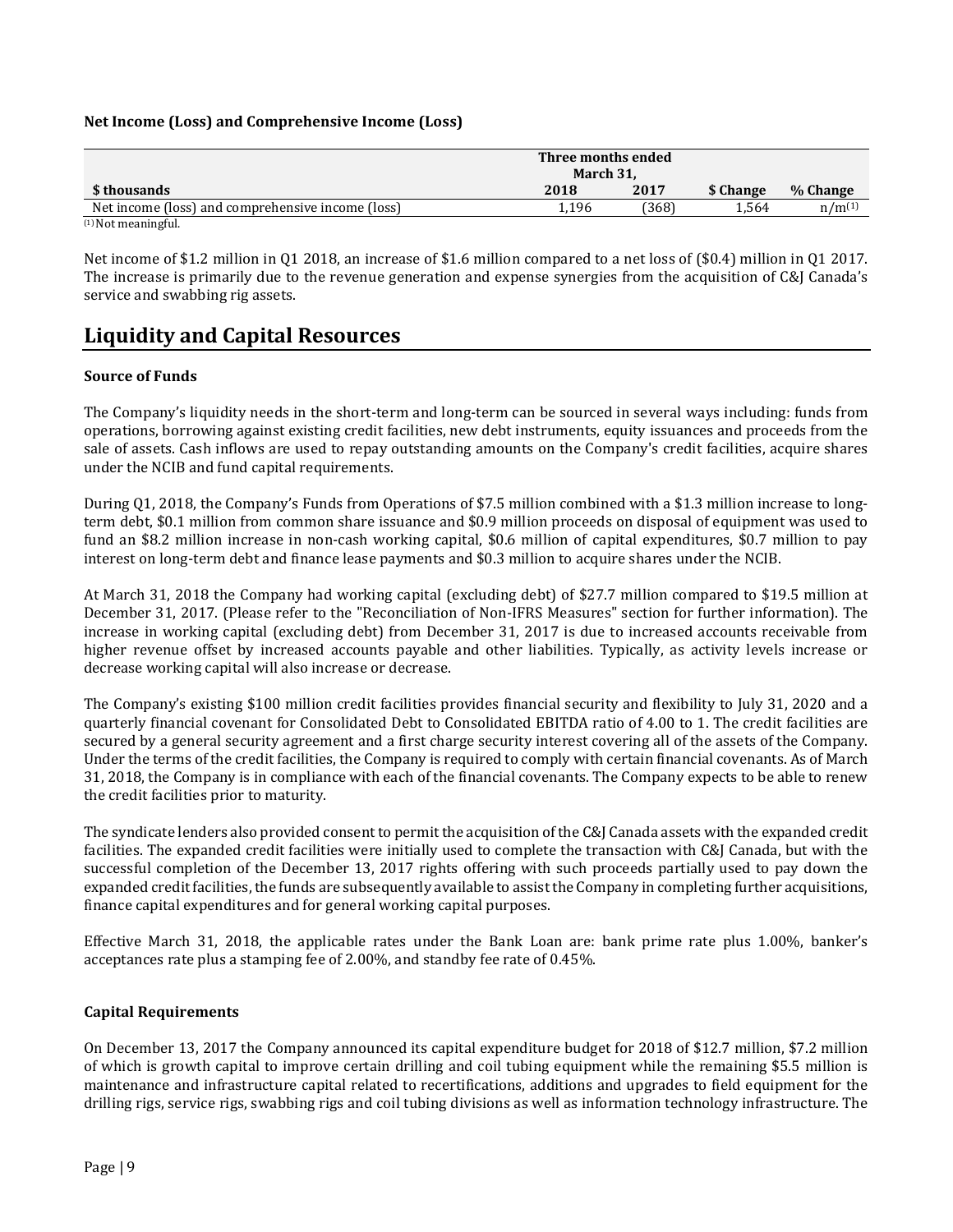increase to the 2018 capital expenditure budget compared to the 2017 capital expenditure of \$6.8 million is consistent with CWC's commitment to safety and operational efficiency with high quality and well maintained equipment. CWC intends to finance its 2018 capital expenditure budget from operating cash flows.

As utilization of the Company's equipment increases, CWC plans to recertify several of its service rigs. As at March 31, 2018, the Company has capital spending plans as noted in the section titled "Capital Expenditures". Additional discretionary capital expenditures will be required in order to continue to grow the Company's assets and revenue in the future. It is anticipated future cash requirements for capital expenditures will be met through a combination of funds from operations and borrowing against existing credit facilities as required. However, additional funds may be raised by new debt instruments, equity issuances and proceeds from the sale of assets.

CWC may require additional financing in the future to implement its strategies and business objectives. It is possible that such financing will not be available, or if available, will not be available on favorable terms. If CWC issues any shares in the future to finance its operations or implement its strategies, the current shareholders of CWC may incur a dilution of their interest.

## **Common Shares and Dividends**

The following table summarizes outstanding share data and potentially dilutive securities:

|                        | May 2, 2018 | <b>March 31, 2018</b> | December 31, 2017 |
|------------------------|-------------|-----------------------|-------------------|
| Common shares          | 521.324.460 | 521.157.793           | 521,378,958       |
| Stock options          | 24,846,667  | 26,180,000            | 27,546,667        |
| Restricted share units | 4.822.332   | 4.822.332             | 5,135,332         |

During Q1 2018, 866,668 stock options were exercised and 499,999 were forfeited. In addition, 230,667 RSU's were exercised, 54,000 were granted and 136,333 were forfeited.

On April 7, 2017, the Company initiated an NCIB which expired on April 6, 2018. Under the NCIB the Company may purchase, from time to time as it considers advisable, up to 19,653,292 of issued and outstanding common shares through the facilities of the TSX Venture Exchange ("TSXV") or other recognized marketplaces. In addition, CWC entered into an automatic securities purchase plan (the "ASPP") (as defined under applicable securities laws) with Raymond James Ltd. ("Raymond James") for the purpose of making purchases under the ASPP. Such purchases will be determined by Raymond James in its sole discretion, without consultation with CWC having regard to the price limitation and aggregate purchase limitation and other terms of the ASPP and the rules of the TSXV. Conducting the NCIB as an ASPP allows common shares to be purchased at times when CWC would otherwise be prohibited from doing so pursuant to securities laws and its internal trading policies.

On April 10, 2018, the Company replaced its expired NCIB with a new NCIB which now expires on April 9, 2019. Under the new NCIB the Company may purchase, from time to time as it considers advisable, up to 26,057,889 of issued and outstanding common shares through the facilities of the TSXV or other recognized marketplaces. In addition, CWC renewed its ASPP with Raymond James for the purpose of making purchases under the ASPP.

During Q1 2018, 1,394,500 common shares were purchased under the NCIB and 1,318,500 common shares were cancelled and returned to treasury.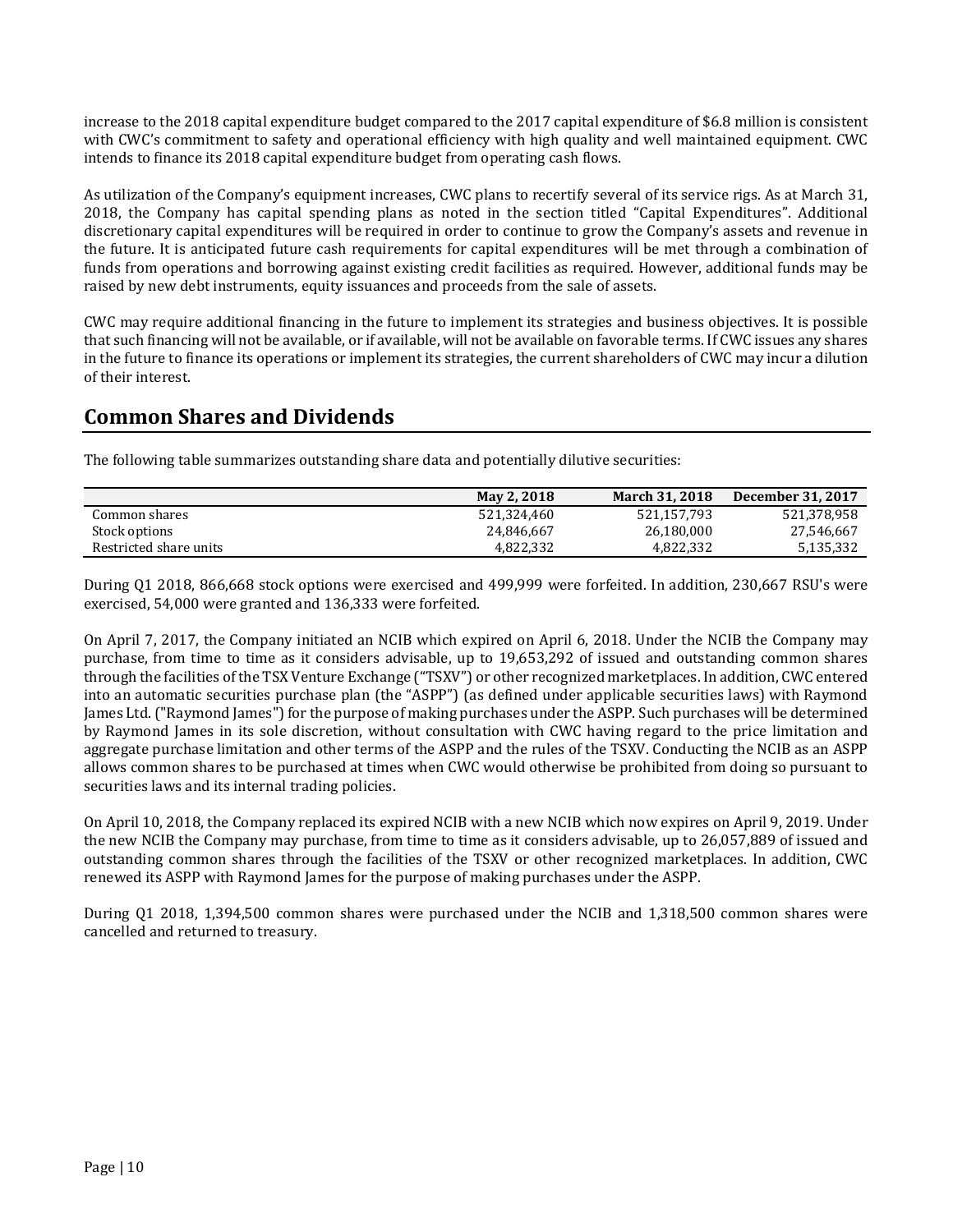# **Capital Expenditures**

|                                        | Three months ended |      |           |  |
|----------------------------------------|--------------------|------|-----------|--|
|                                        | March 31,          |      |           |  |
| \$ thousands                           | 2018               | 2017 | \$ Change |  |
| <b>Contract Drilling</b>               | 130                | 146  | (16)      |  |
| <b>Production Services</b>             | 835                | 512  | 323       |  |
| Total capital expenditures             | 965                | 658  | 307       |  |
|                                        |                    |      |           |  |
| Growth capital                         |                    |      |           |  |
| Maintenance and infrastructure capital | 965                | 658  | 307       |  |
| Total capital expenditures             | 965                | 658  | 307       |  |

Capital expenditures in Q1 2018 of \$1.0 million are \$0.3 million (47%) higher than \$0.7 million in Q1 2017 and primarily consist of recertification costs, replacement components and one new leased vehicle.

### **Commitments and Contractual Obligations**

Under the terms of the Company's amended credit facilities, the borrowing under the credit facilities are due in full on July 31, 2020. The Company is committed to monthly payments of interest and bank charges until July 31, 2020. There have been no significant changes in other commitments or contractual obligations since December 31, 2017. Management believes that there will be sufficient cash flows generated from operations to service the interest on the debt and finance the required maintenance and growth capital of the Company in 2018.

# **Summary and Analysis of Quarterly Data**

| \$ thousands, except per share<br>amounts         | 2018       | 2017       |            |            | 2016       |            |            |            |
|---------------------------------------------------|------------|------------|------------|------------|------------|------------|------------|------------|
| Three months ended                                | Mar.<br>31 | Dec.<br>31 | Sep.<br>30 | Jun.<br>30 | Mar.<br>31 | Dec.<br>31 | Sep.<br>30 | Jun.<br>30 |
| Revenue                                           | 48,925     | 37,420     | 27,173     | 15,114     | 32,580     | 20,922     | 18,506     | 13,884     |
| <b>Adjusted EBITDA</b>                            | 7.478      | 6,630      | 4,055      | 228        | 5,150      | 2,923      | 1,741      | 999        |
| Net income (loss)                                 | 1,196      | 8.544      | (638)      | (2,677)    | (368)      | (1,717)    | (2,042)    | (2, 279)   |
| Net income (loss) per share:<br>basic and diluted | 0.00       | 0.02       | 0.00       | (0.01)     | 0.00       | 0.00       | (0.01)     | (0.01)     |
| Total assets                                      | 268.479    | 264.354    | 208,355    | 203,265    | 218,171    | 210,750    | 212.634    | 212,440    |
| Total long-term debt                              | 51,377     | 49.810     | 34,404     | 28,887     | 38,828     | 33,142     | 34,013     | 32,235     |
| Shareholders' equity                              | 187,829    | 186,519    | 151,833    | 152,596    | 155,358    | 155,482    | 156,605    | 158,515    |

The table above summarizes CWC's quarterly results for the previous eight financial quarters. CWC's operations are carried out in western Canada. The second quarter is typically expected to be the weakest financial and operating quarter for the Company due to ground conditions being impacted by spring breakup. The ability to move heavy equipment in the Canadian crude oil and natural gas fields is dependent on weather conditions. As warm weather returns in the spring, the winter's frost comes out of the ground rendering many secondary roads incapable of supporting the weight of heavy equipment until they have thoroughly dried out. The duration of this spring breakup has a direct impact on the Company's activity levels. In addition, many exploration and production areas in northern Canada are accessible only in winter months when the ground is frozen enough to support equipment. As a result, late March through May is traditionally the Company's slowest time, and as such the revenue, operating costs, and financial results of the Company will vary on a quarterly basis.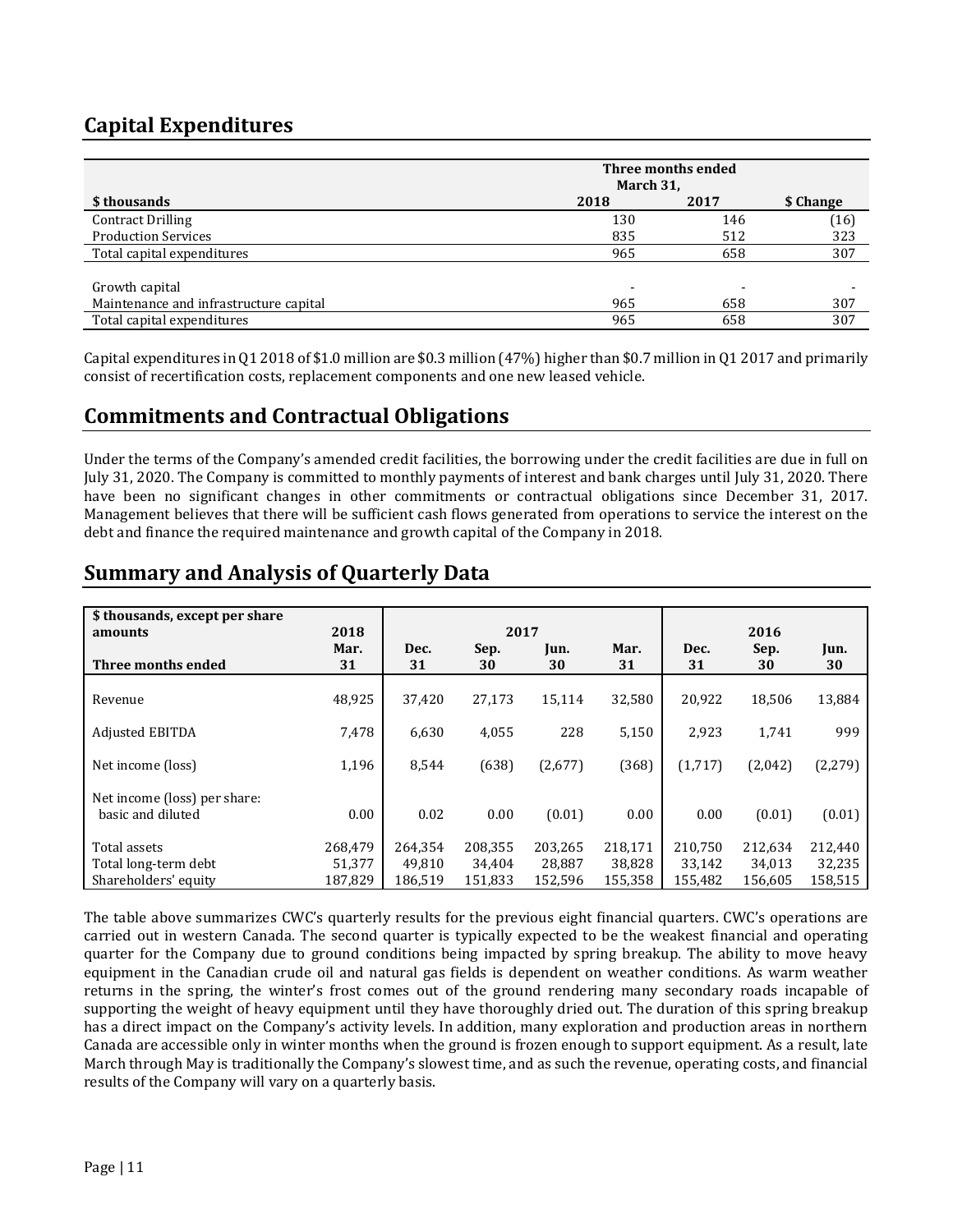Through the eight quarters presented, the amount of revenue and net income (loss), adjusted for the effects of seasonality, have fluctuated primarily due to changes in the utilization of equipment, changes in the day and hourly billing rate, and the increase in the number of drilling rigs, service rigs, swabbing rigs and coil tubing units over the period as detailed in the section titled "Operational Overview".

Other significant impacts have been a result of:

- Q1 2018 service rig fleet set a new Company record of 53,979 operating hours as a result of the increase in the number of service rigs from the acquisition of the C&J Canada assets. During Q1 2018, 1,394,000 common shares were purchased under the NCIB and a total of 1,318,500 common shares were cancelled and returned to treasury.
- Q4 2017 saw the acquisition of C&J Canada's service and swabbing rig assets for \$37.5 million. Higher operating activity and pricing in the Contract Drilling and Production Services' segments also contributed to the improved financial results compared to the previous quarters. CWC closed a rights offering for aggregate gross proceeds of \$26.0 million (\$25.9 million after deductions of shares issue costs) to partially finance the acquisition of the C&J Canada assets. Under the fully subscribed offering, 130,148,781 common shares were issued to shareholders who exercised their rights. During Q4 2017, 405,000 common shares were purchased under the NCIB and a total of 1,441,500 common shares were cancelled and returned to treasury.
- Q3 2017, 1,402,000 common shares were purchased under the NCIB and a total of 1,478,000 common shares were cancelled and returned to treasury.
- Q1 2017 saw significantly higher operating activity in the Company's Contract Drilling and Production Services segments than what had been experienced in the last eight to twelve quarters;
- Q4 2016 saw improved utilizations in both drilling and service rig activity as a result of increased global crude oil and natural gas prices after OPEC's agreement on crude oil production cuts;
- Q3 2016 activity and pricing continued to be negatively impacted by low global crude oil and natural gas prices. However, the Company continued to see leading market share and utilization of its service rigs;
- Q2 2016 service rig fleet worked a record 21,730 operating hours, the highest second quarter in the company's eleven year history despite a very challenging industry operating environment, which continued to reduce hourly rates. The prolonged downturn and pricing pressure had a significant impact on the utilization of the Company's Contract Drilling division as the need to drill new wells by E&P customers were at extremely low levels.

# **Critical Accounting Estimates and Judgments**

This MD&A of the Company's financial condition and results of operations is based on the financial statements which are prepared in accordance with IFRS. The preparation of the financial statements in conformity with IFRS requires that certain estimates and judgments be made with respect to the reported amounts of revenue and expenses and the carrying amounts of assets and liabilities. These estimates are based on historical experience and management's judgment. Anticipating future events involves uncertainty and consequently the estimates used by management in the preparation of the financial statements may change as future events unfold, additional experience is acquired or the Company's operating environment changes. In many cases the use of judgment is required to make estimates.

Estimates and underlying assumptions are reviewed on an ongoing basis. Revisions to accounting estimates are recognized in the period in which the estimates are revised and in any future periods affected. Further details of the nature of these estimates and assumptions may be found in the relevant notes to the Annual Financial Statements and the section titled "Critical Accounting Estimates and Judgments" in the Annual MD&A. There have been no significant or material changes in the nature of critical accounting estimates and judgements since December 31, 2017.

The Company adopted IFRS 15 "Revenue from Contracts with Customers" and IFRS 9 "Financial Instruments" on January 1, 2018. The transitions had no material effect on the Company's Financial Statements. Please refer to the financial statements and related notes for further details on the adoption of these standards.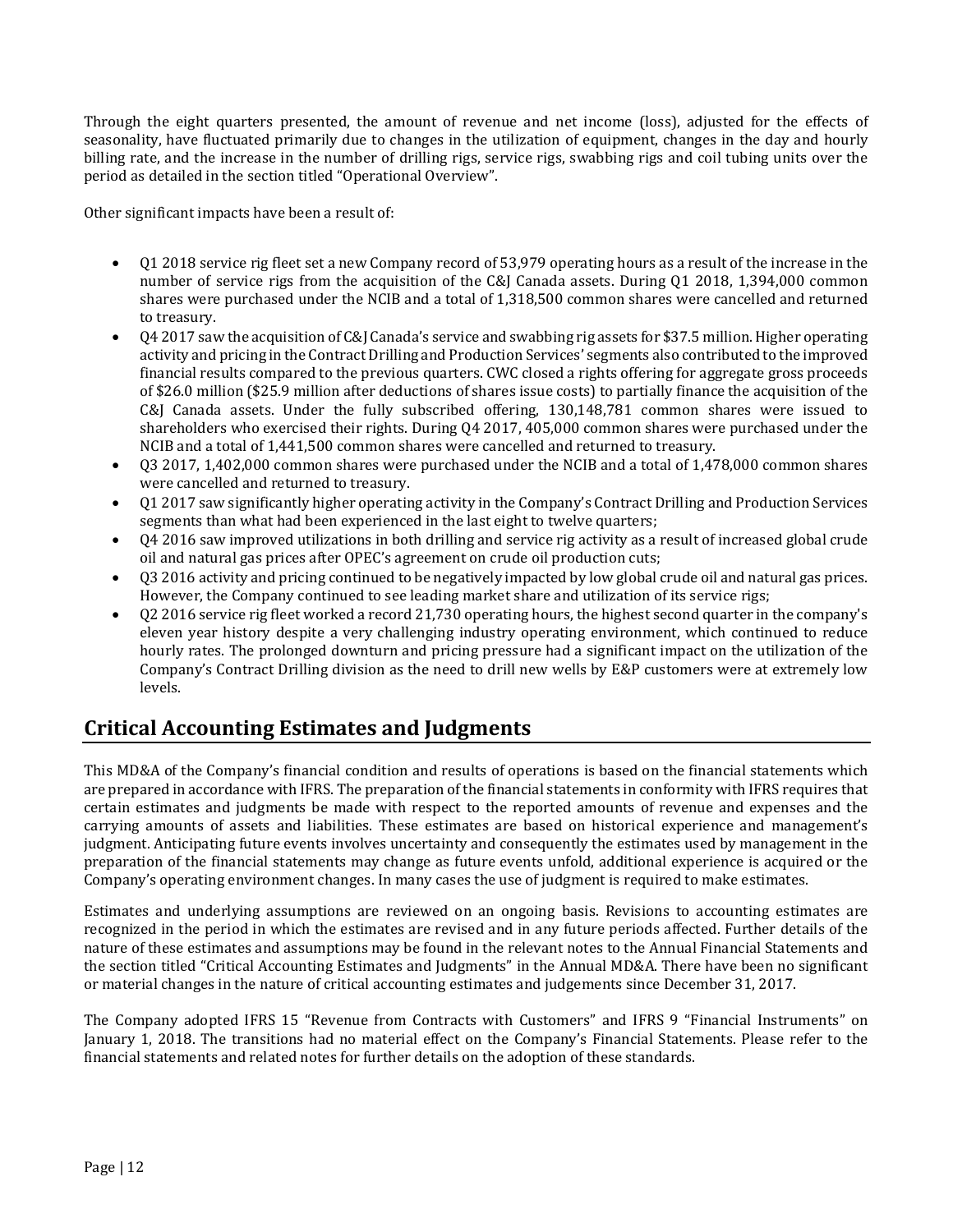# **CEO and CFO Certifications**

The CEO and CFO of TSX Venture Exchange listed companies, such as CWC, are not required to certify they have designed internal control over financial reporting, or caused it to be designed under their supervision, to provide reasonable assurance regarding the reliability of financial reporting and the preparation of financial statements for external purposes in accordance with IFRS. Instead, an optional form of certification has been made available to TSX Venture Exchange listed companies and has been used by CWC's certifying officers for the March 31, 2018 interim filings. The certification reflects what the Company considers to be a more appropriate level of CEO and CFO certification given the size and nature of the Company's operations. This certification requires that the certifying officer's state:

- They have reviewed the annual financial report and MD&A;
- That, based on their knowledge, they have determined there is no untrue statement of a material fact, or any omission of material fact required to be stated which would make any statement not misleading in light of the circumstances under which it was made within the annual filings; and
- That based upon their knowledge, the annual filings, together with the other financial information included in the annual filings, fairly present in all material respects the financial condition, financial performance and cash flows of the Company as of the date and for the periods presented in the annual filings.

## **Risks and Uncertainties**

Certain activities of the Company are affected by factors that are beyond its control or influence. Additional risks and uncertainties that management may be unaware of, or that they determine to be immaterial may also become important factors which affect the Company. Along with the risks discussed in this MD&A, other business risks faced by the Company may be found under "Risk Factors" in the Company's most recent Annual Information Form which is available under the Company's profile at [www.sedar.com](http://www.sedar.com/) or by contacting the Company.

### **Forward-Looking Information**

*This MD&A contains certain forward-looking information and statements within the meaning of applicable Canadian securities legislation. Certain statements contained in this MD&A, including most of those contained in the section titled "Outlook" and including statements which may contain such words as "anticipate", "could", "continue", "should", "seek", "may", "intend", "likely", "plan", "estimate", "believe", "expect", "will", "objective", "ongoing", "project", "view" and similar expressions are intended to identify forward-looking information or statements. In particular, this MD&A contains forwardlooking statements including management's assessment of future plans and operations, planned levels of capital expenditures, expectations as to activity levels, expectations on the sustainability of future cash flow and earnings and the ability to pay dividends, expectations with respect to crude oil and natural gas prices, activity levels in various areas, expectations regarding the level and type of drilling and production and related drilling and well services activity in the WCSB, expectations regarding entering into long-term drilling contracts and expanding its customer base, and expectations regarding the business, operations, revenue and debt levels of the Company in addition to general economic conditions. Although the Company believes that the expectations and assumptions on which such forward-looking information and statements are based are reasonable, undue reliance should not be placed on the forward-looking information and statements because the Company can give no assurances that they will prove to be correct. Since forwardlooking information and statements address future events and conditions, by their very nature they involve inherent risks and uncertainties. Actual results could differ materially from those currently anticipated due to a number of factors and risks. These include, but are not limited to, the risks associated with the drilling and oilfield services sector (ie. demand, pricing and terms for oilfield drilling and services; current and expected oil and gas prices; exploration and development costs and delays; reserves discovery and decline rates; pipeline and transportation capacity; weather, health, safety and environmental risks), integration of acquisitions, competition, and uncertainties resulting from potential delays or changes in plans with respect to acquisitions, development projects or capital expenditures and changes in legislation, including but not limited to tax laws, royalties and environmental regulations, stock market volatility and the inability to access sufficient capital from external and internal sources and the inability to pay dividends. Accordingly, readers should not place undue*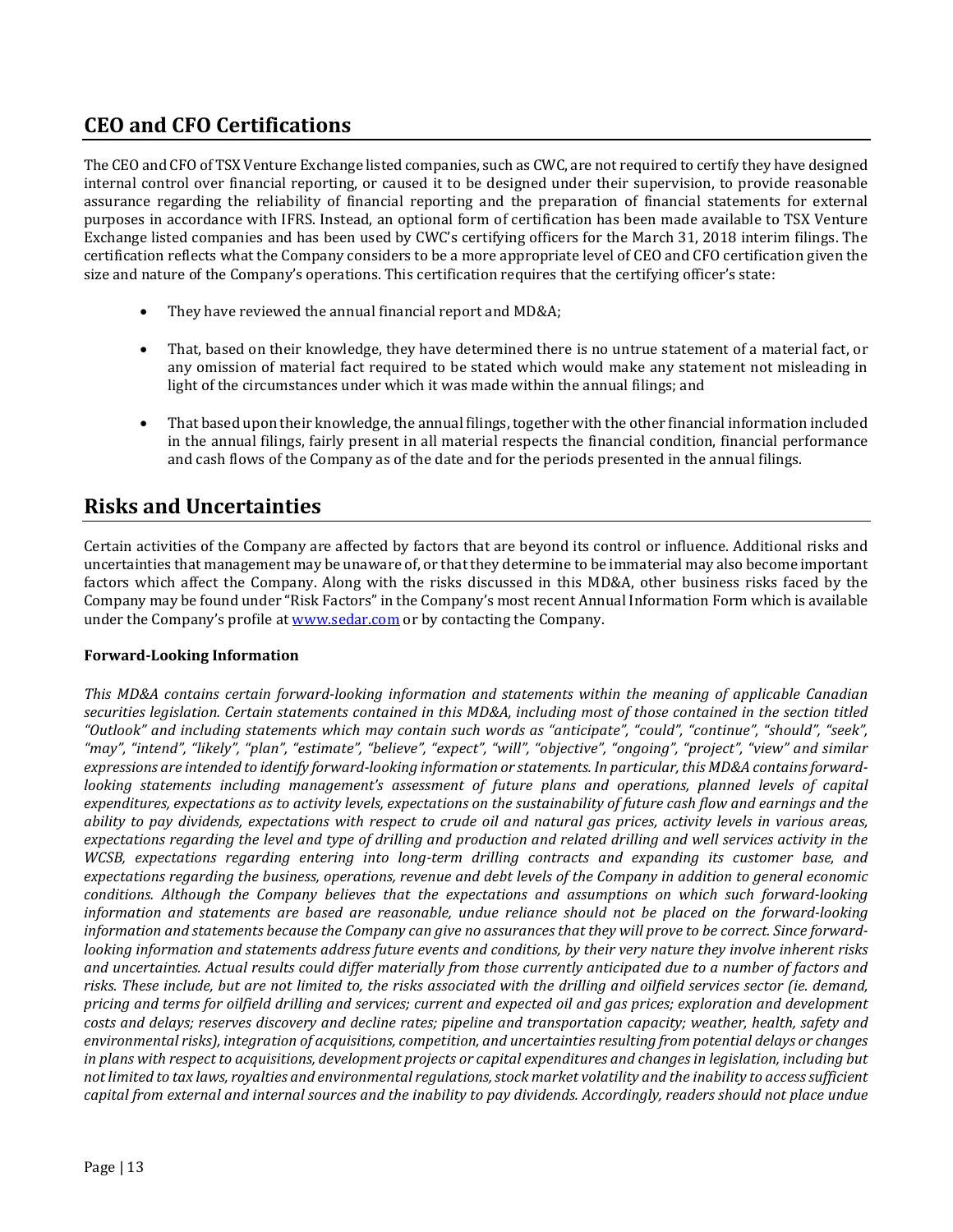*reliance on the forward-looking statements. Readers are cautioned that the foregoing list of factors is not exhaustive. Additional information on these and other factors that could affect the Company's financial results are included in reports on file with applicable securities regulatory authorities and may be accessed through SEDAR at [www.sedar.com.](http://www.sedar.com/) The forward-looking information and statements contained in this MD&A are made as of the date hereof and the Company undertakes no obligation to update publicly or revise any forward-looking information or statements, whether as a result of new information, future events or otherwise, unless so required by applicable securities laws. Any forward-looking statements made previously may be inaccurate now.*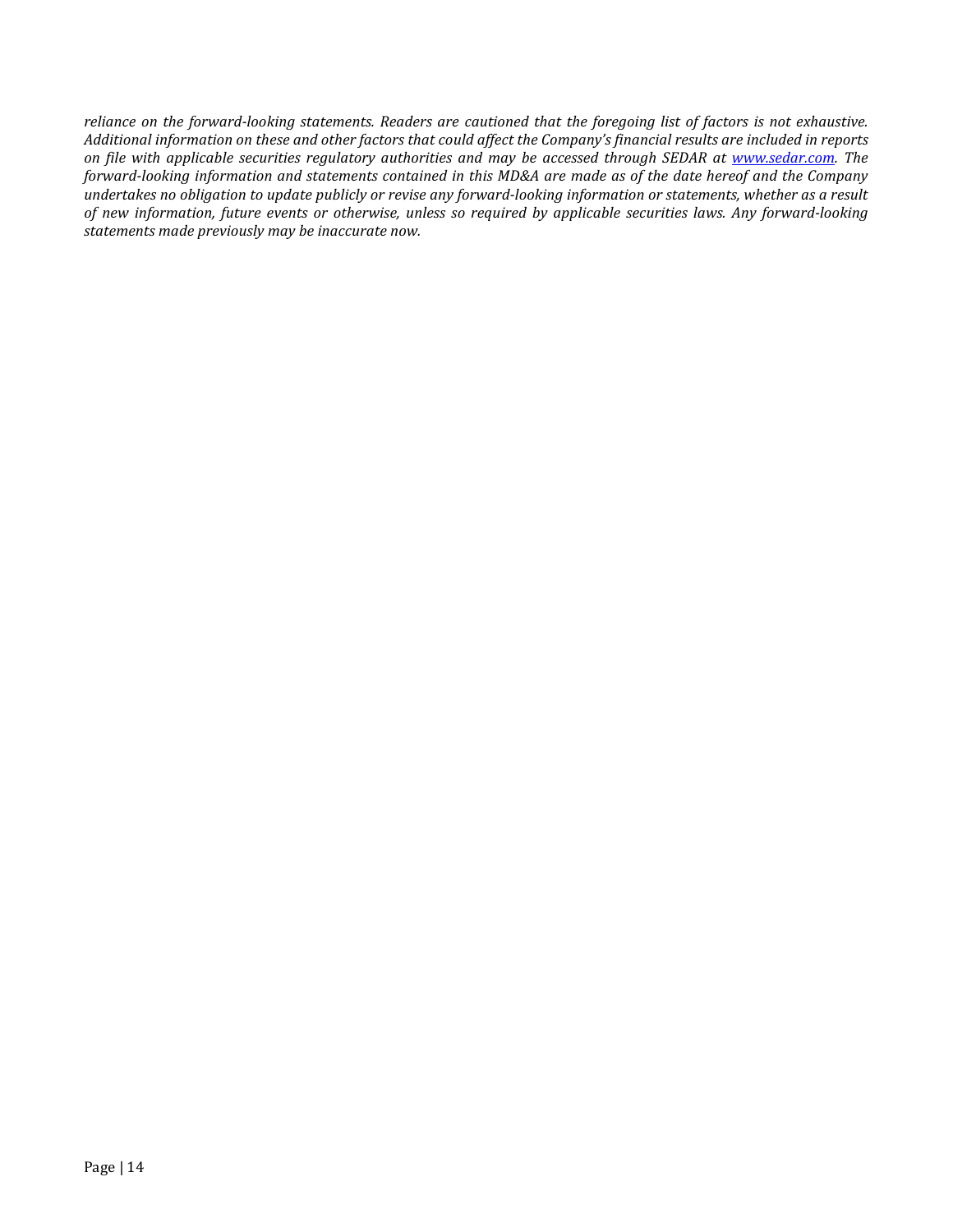### **Reconciliation of Non-IFRS Measures**

|                                                              |                       | Three months ended<br>March 31, |  |
|--------------------------------------------------------------|-----------------------|---------------------------------|--|
| \$ thousands except share and per share amounts              | 2018                  | 2017                            |  |
| <b>NON-IFRS MEASURES</b>                                     |                       |                                 |  |
|                                                              |                       |                                 |  |
| Adjusted EBITDA:                                             |                       |                                 |  |
| Net income (loss) and comprehensive income (loss)            | 1,196                 | (368)                           |  |
| Add:                                                         |                       |                                 |  |
| Depreciation                                                 | 5,013                 | 4,758                           |  |
| Finance costs                                                | 690                   | 545                             |  |
| Deferred income tax expense (recovery)                       | 548                   | (33)                            |  |
| Stock based compensation                                     | 285                   | 200                             |  |
| (Gain) Loss on sale of equipment                             | (254)                 | 48                              |  |
| Adjusted EBITDA (1)                                          | 7,478                 | 5,150                           |  |
| Adjusted EBITDA per share - basic and diluted <sup>(1)</sup> | \$0.01                | \$0.01                          |  |
| Adjusted EBITDA margin (Adjusted EBITDA/Revenue) (1)         | 15%                   | 16%                             |  |
| Weighted average number shares outstanding - basic           | 522,097,878           | 392,269,947                     |  |
| Weighted average number shares outstanding - diluted         | 525,725,595           | 392,269,947                     |  |
|                                                              |                       |                                 |  |
| Funds from operations:                                       |                       |                                 |  |
| Cash flows from operating activities                         | (735)                 | (4,587)                         |  |
| Add (deduct): Change in non-cash working capital             | 8,213                 | 9,737                           |  |
| <b>Funds from operations</b>                                 | 7,478                 | 5,150                           |  |
|                                                              |                       |                                 |  |
| Gross margin:                                                |                       |                                 |  |
| Revenue                                                      | 48,925                | 32,508                          |  |
| Less: Direct operating expenses                              | 36,346                | 24,018                          |  |
| Gross margin (2)                                             | 12,579                | 8,490                           |  |
| Gross margin percentage (2)                                  | 26%                   | 26%                             |  |
|                                                              |                       |                                 |  |
| \$thousands                                                  | <b>March 31, 2018</b> | December 31, 2017               |  |
| Working capital (excluding debt):                            |                       |                                 |  |
| Current assets                                               | 40,618                | 31,745                          |  |
| Less: Current liabilities                                    | (13, 166)             | (12, 378)                       |  |
| Add: Current portion of long term debt                       | 264                   | 176                             |  |
| Working capital (excluding debt) (3)                         | 27,716                | 19,543                          |  |
| Working capital (excluding debt) ratio (3)                   | 3.0:1                 | 2.6:1                           |  |
|                                                              |                       |                                 |  |
| Net debt:                                                    |                       |                                 |  |
| Long term debt                                               | 51,113                | 49,634                          |  |
| Less: Current assets                                         | (40, 618)             | (31, 745)                       |  |
| Add: Current liabilities                                     | 13,166                | 12,378                          |  |
| Net debt (4)                                                 | 23,661                | 30,267                          |  |

(1) Adjusted EBITDA (Earnings before interest and finance costs, income tax expense, depreciation, amortization, gain or loss on disposal of asset, goodwill impairment, stock based compensation and other one-time gains and losses) is not a recognized measure under IFRS. Management believes that in addition to net income, Adjusted EBITDA is a useful supplemental measure as it provides an indication of the Company's ability to generate cash flow in order to fund working capital, service debt, pay current income taxes, pay dividends, repurchase common shares under the Normal Course Issuer Bid, and fund capital programs. Investors should be cautioned, however, that Adjusted EBITDA should not be construed as an alternative to net income (loss) and comprehensive income (loss) determined in accordance with IFRS as an indicator of the Company's performance. CWC's method of calculating Adjusted EBITDA may differ from other entities and accordingly, Adjusted EBITDA may not be comparable to measures used by other entities. Adjusted EBITDA margin is calculated as Adjusted EBITDA divided by revenue and provides a measure of the percentage of Adjusted EBITDA per dollar of revenue. Adjusted EBITDA per share is calculated by dividing Adjusted EBITDA by the weighted average number of shares outstanding as used for calculation of earnings per share.

(2) Gross margin is calculated from the statement of comprehensive income as revenue less direct operating costs and is used to assist management and investors in assessing the Company's financial results from operations excluding fixed overhead costs. Gross margin percentage is calculated